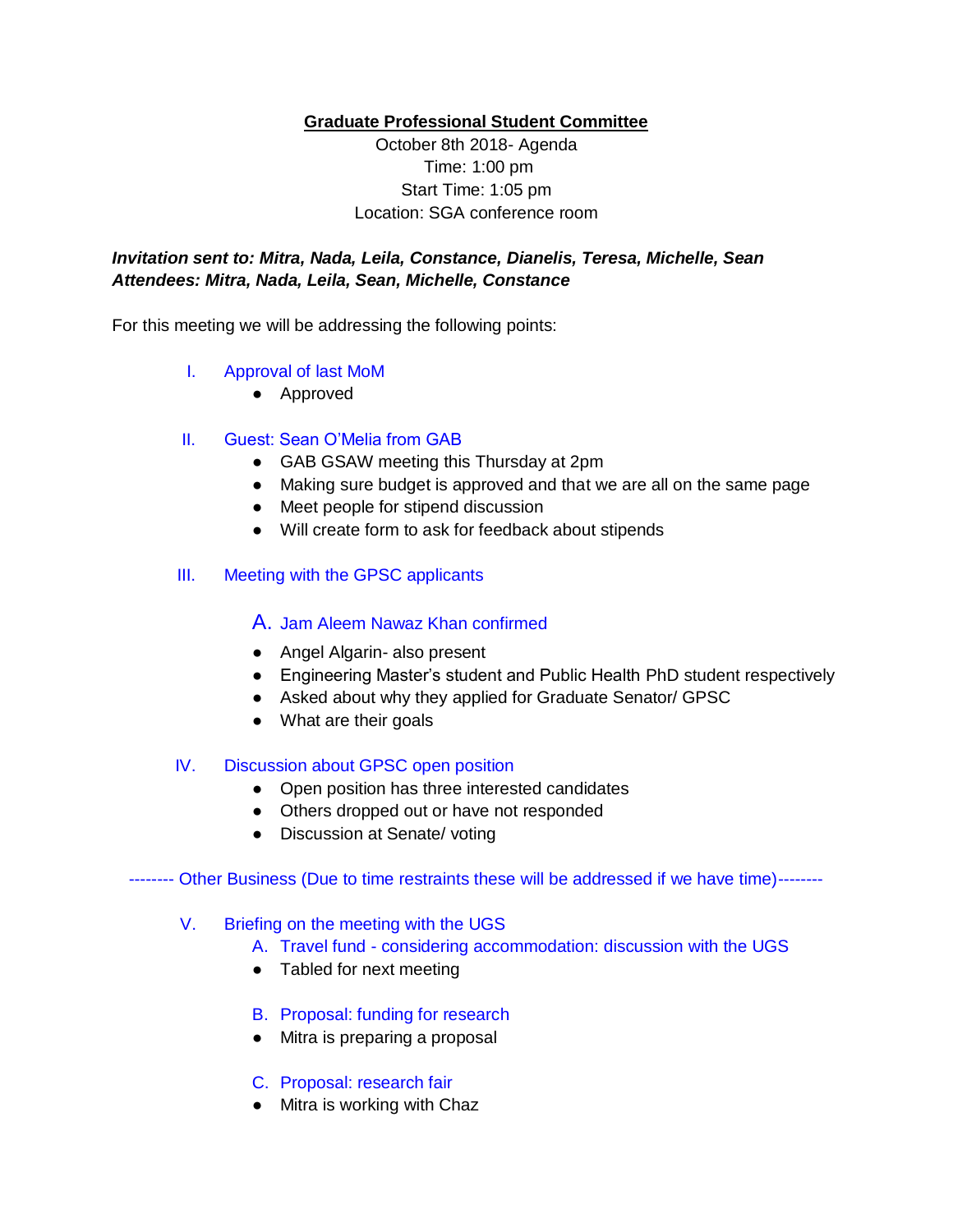- To work with Start Up FIU and Career Center
- Research investment
- [McNair undergraduate Fair collaboration proposed by Angel] Will not work/ different purpose
- D. Stipend discussion and feedback
- Mitra and Nada have received various email complaints
- Stipends are not the same
- Must be set by the Deans
- Writing letters for October Dean meeting

### VI. Updates on Travel Fund video

- A. Diego (\$750 3 weeks)
- Said that we did not book. Once we get a booking will be 3 weeks
- Going an alternative route
- Following up with Irene and meeting with Michelle about alternative

#### VII. Law Liaison for Competition Team

- A. Discussion about Special Cases and SOP
- Tabled for next meeting
- B. Finalize amount
- ASBO is okay with \$400 per student
- Will have more feedback

#### VIII. Gradskellar

- A. Overview of the Gradskellar at Law School
- Was successful
- Need to account for better layout of sign in table
- Need to account for at least 200 people in the future
- Probably only having a Gradskellar bi-monthly unless we can budget better
- Giving name stickers and GPSC having name badges for better identification
- B. Upcoming Gradskellar at Stemple (150 serving 1 hour: final confirmation)
- Tablecloth
- Looking at having a GPSC banner for more presence

#### IX. Discussion about our new Social Media

- A. Responsibilities
- Tabled for next meeting/ group chat